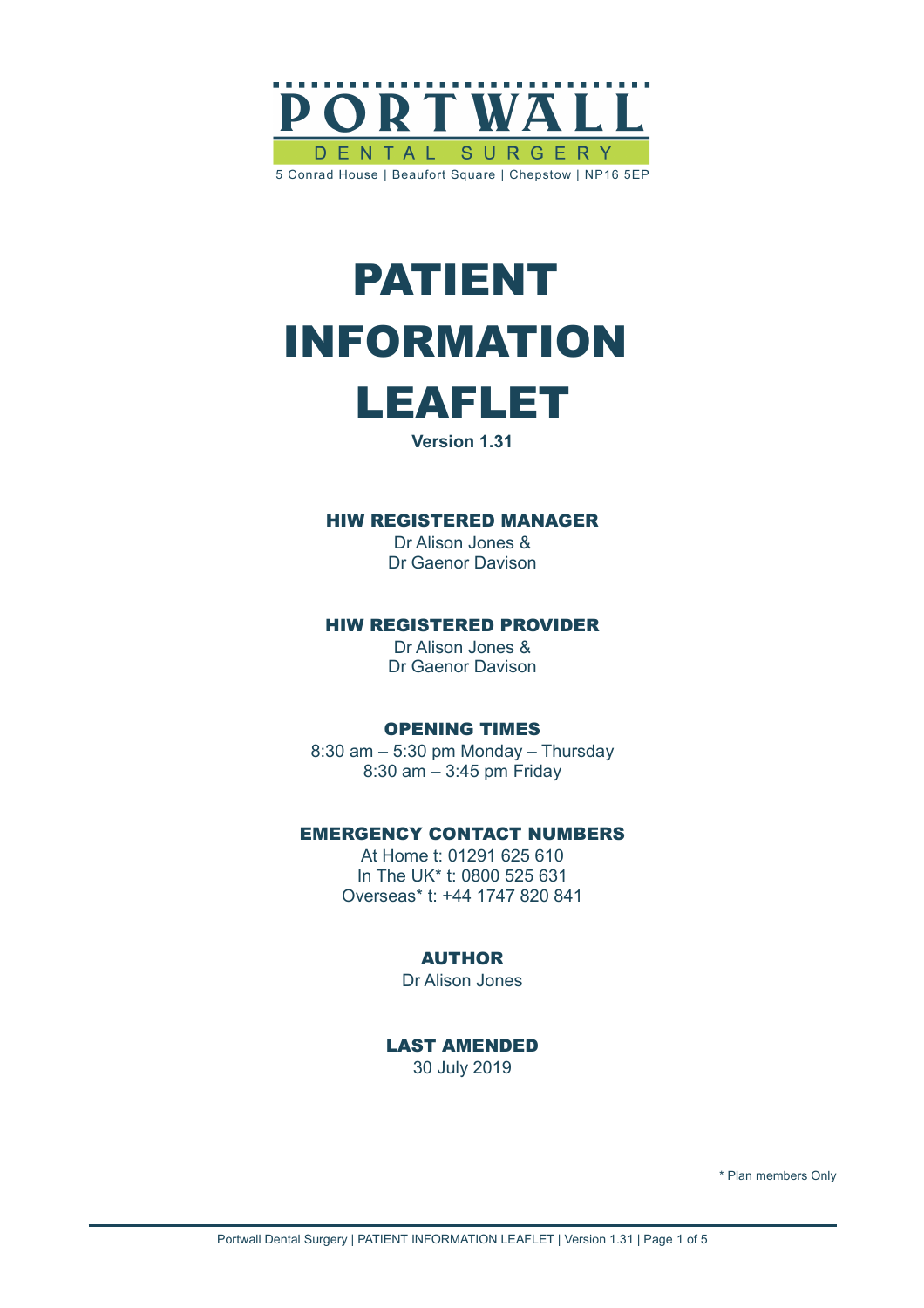#### OUR AIM

Our friendly, experienced and dedicated team of dental professionals take great pride in its personal service, outstanding facilities and unhurried modern approach to dentistry, and would like to extend a warm welcome to ALL new and existing patients.

We endeavour to build trust and long lasting relationships with patients and their families by providing exceptional dental care and service, using the the highest quality materials and equipment in a relaxed friendly environment at prices that rank amongst the most competitive in **Monmouthshire** 

# OUR TEAM

All team members aim for the highest level of professionalism and adhere to the strict professional guidelines set and monitored by the General Dental Council (GDC) as set out in their publication "Standards for Dental Professionals".

All team members are actively encouraged to keep up to date with new techniques and guidelines and regularly attend in-house and external training courses.

#### DENTAL SURGEONS

| <b>Dr Alison Jones</b><br>BDS (Hons)<br>GDC No. 70647                          | Alison graduated from Cardiff School of Dentistry in 1995 after winning<br>numerous awards and prizes including the most outstanding student.<br>With over 20 years clinical experience of general dentistry in Chepstow<br>she has developed an enviable reputation throughout the locality.                                                                                                                                                                                                                                                                                                                          |
|--------------------------------------------------------------------------------|------------------------------------------------------------------------------------------------------------------------------------------------------------------------------------------------------------------------------------------------------------------------------------------------------------------------------------------------------------------------------------------------------------------------------------------------------------------------------------------------------------------------------------------------------------------------------------------------------------------------|
| <b>Dr Gaenor Davison</b><br>BCh D, BSc, FDS, RCS<br>GDC No. 63741              | Gaenor has over 30 years clinical experience of general and hospital<br>dentistry. She is a Fellow of the Royal College of Surgeons of<br>Edinburgh and has a special interest in Oral Surgery, Restorative and<br>Cosmetic work and Dental Implants. She actively attends postgraduate<br>training courses to keep up to date with new techniques and<br>guidelines, and is a member of the Association of Dental Implantology.                                                                                                                                                                                       |
| <b>Dr Laurence Folland</b><br>BDS (Hons), MFDS RCPS, DipDSed<br>GDC No. 194488 | Laurence graduated from Cardiff Dental School in 2010 after which he<br>undertook a further 2 years of postgraduate hospital training. This<br>included a year working in an Oral and Maxillofacial unit, gaining<br>experience in all areas of facial surgery and undertaking difficult dental<br>extractions. The other year was spent in Paediatrics and Adult<br>Restorative Dentistry. Following this, Laurence has been working in<br>general dental practice. In 2013 he passed his exams to become a<br>Member of the Faculty of Dental Surgery at the Royal College of<br>Physicians and Surgeons of Glasgow. |

# DENTAL HYGIENISTS / THERAPISTS

| <b>Alison Jennings EDH</b><br>GDC No. 70647 | Alison qualified as a Dental Hygienist from Cardiff Dental School in<br>2002. She has over 16 years experience working alongside Alison and<br>Gaenor.                                                             |
|---------------------------------------------|--------------------------------------------------------------------------------------------------------------------------------------------------------------------------------------------------------------------|
| <b>Kirsty Payton BSc</b><br>GDC No. 149979  | Kirsty qualified as a Dental Hygienist /Therapist from the University of<br>Manchester in 2008. She has worked in a variety of dental practices<br>across South Wales gaining valuable experience as both a Dental |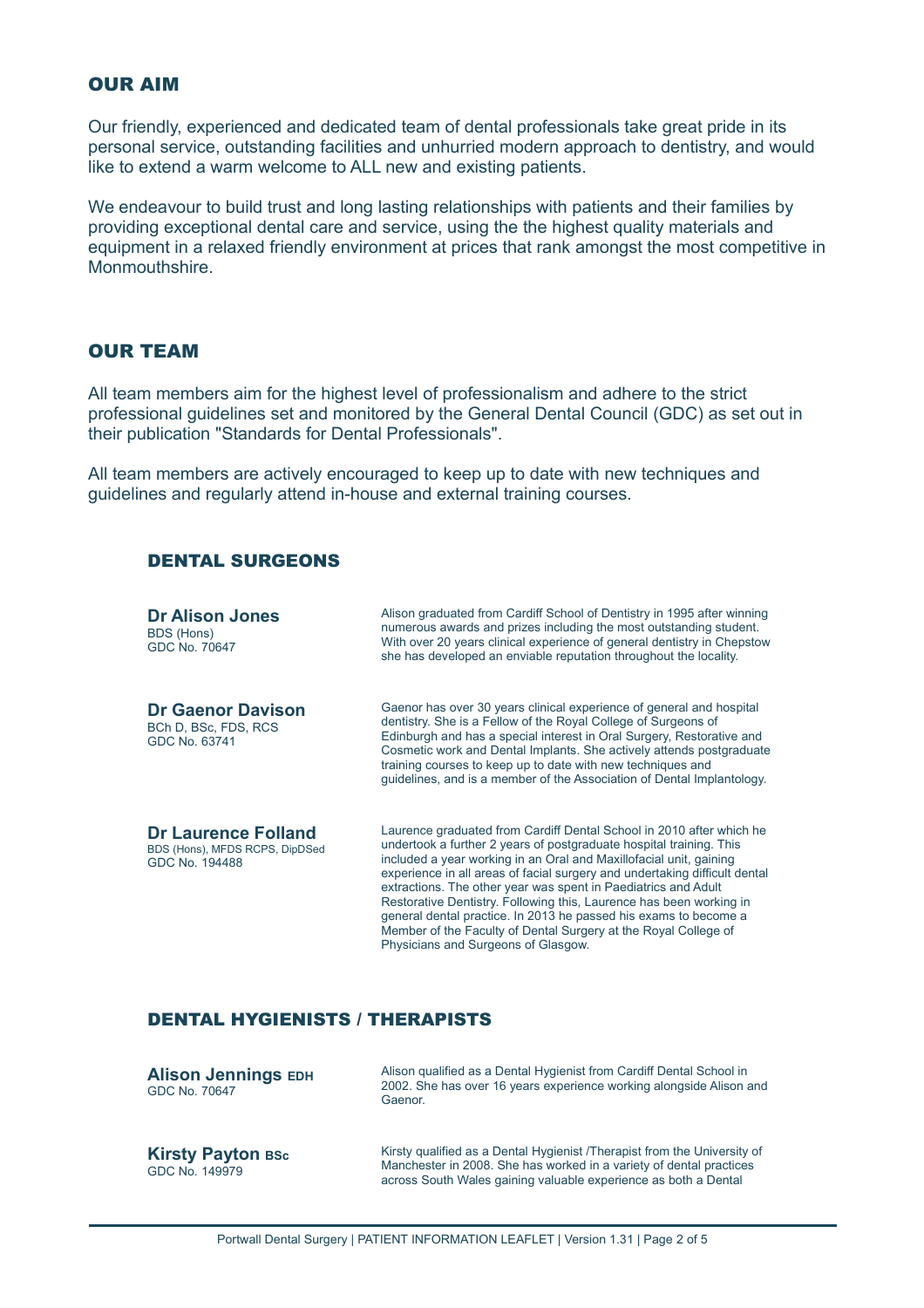#### DENTAL NURSES

| <b>Deborah Friendship</b><br>GDC No. 137257 | Deborah started her career as a dental nurse in Chepstow in 1990 and<br>completed the National Certificate for Dental Nurses in 1996. She has<br>worked with Alison and Gaenor for over a decade and is an integral<br>member of the team |
|---------------------------------------------|-------------------------------------------------------------------------------------------------------------------------------------------------------------------------------------------------------------------------------------------|
| <b>Sharon Robbins</b><br>GDC No. 137254     | Sharon started her career as a dental nurse in Chepstow and has over<br>30 years experience many years of which have been alongside Alison<br>and Gaenor                                                                                  |
| <b>Aneta Duffy</b><br>GDC No. 269136        | Aneta started her nursing career in 2013. She qualified as a registered<br>dental nurse in 2017 upon which she joined Portwall Dental Surgery.<br>Aneta very quickly proved be a popular and valuable member of the<br>team.              |

# SERVICES AND TREATMENTS

Portwall Dental Surgery offer a wide range of routine, restorative, orthodontic and cosmetic dental treatments and services at our modern dental practice in Chepstow with fees that are affordable and rank amongst the most competitive in Monmouthshire.

### TREATMENT POLICY

We treat plan members and their children or private patients who prefer to fund their dental care on a pay as you go basis. Further details of our care plan and fees are available from reception.

Our practice treats ALL patients, irrespective of their ethnic origin, religious or cultural beliefs, sexual orientation or age, with respect and patience at all times.

### CANCELLATIONS

We ask for a minimum of 24 hours notice for cancelled appointments. This allows the appointment to be offered to others and reduces wasted surgery time. Missed appointments or failure to give adequate notice may result in fees being incurred and treatment suspended. The current charge rate is £2.40 per minute.

### DENTAL EMERGENCY

We allocate time each day to treat dental emergencies so please call the practice as early as possible on 01291 625610 and we will do all we can to see you on the same day and will do our utmost to attend to your need to keep you comfortable and pain free.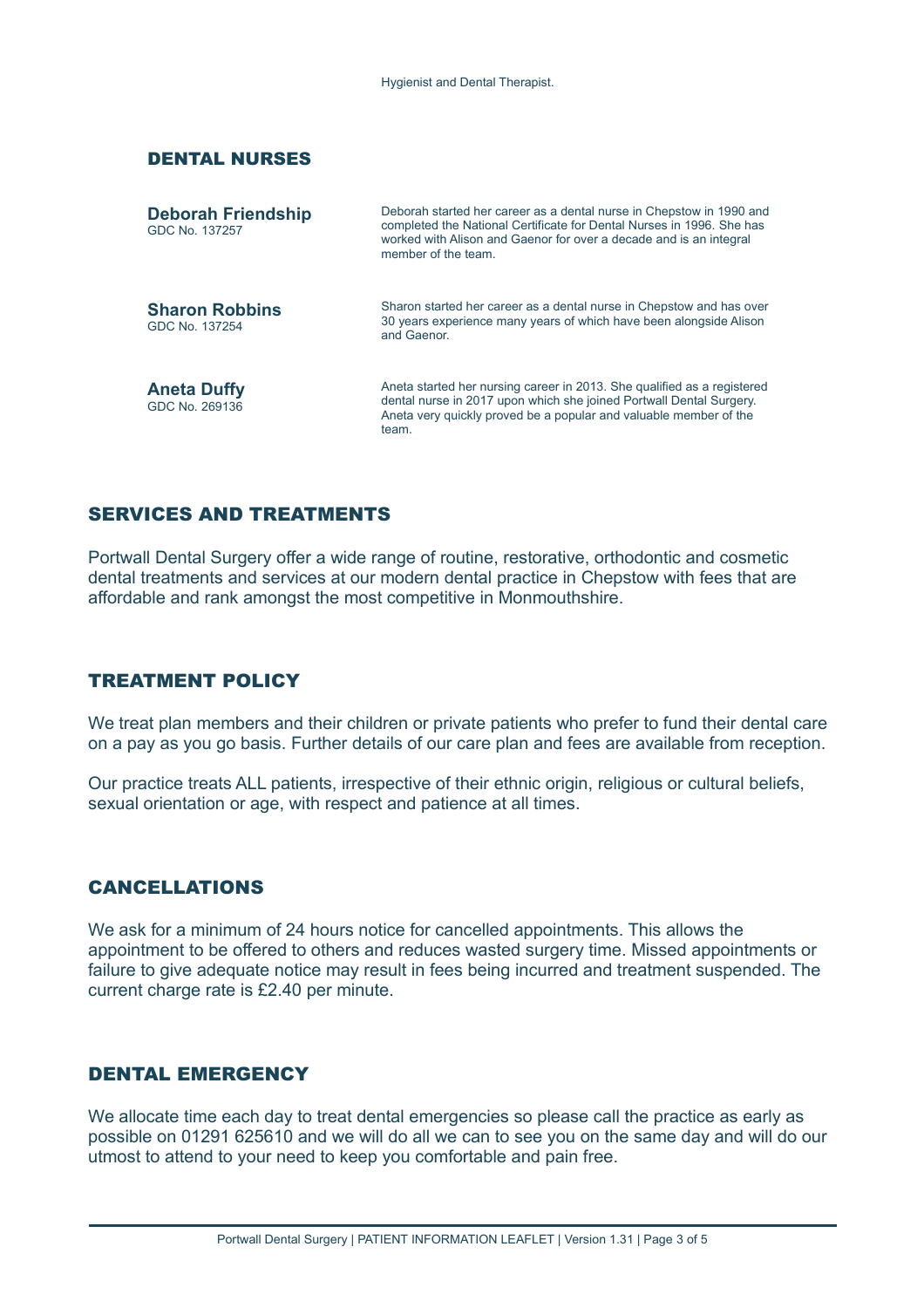Our emergency service is open to registered and non-registered patients and is free to plan members. A telephone advice line is operated out of surgery hours Monday – Friday until 8:00 pm and 10:00 am – 4:00 pm on weekends and bank holidays.

# VIOLENT / ABUSIVE BEHAVIOR

We operate a ZERO TOLERANCE POLICY towards rude, abusive and / or aggressive behaviour to our staff and reserve the right to refuse to treat anyone who behaves in this way. If necessary incidents shall be recorded and reported to the appropriate authority.

# LOCATION & ACCESSIBILITY

Located in the centre of Chepstow our dental practice is easy to find and with free parking on site and ground floor surgeries and facilities is accessible to all.

# COMMENTS & SUGGESTIONS

Patient feedback (good or bad) is very important to us and helps us maintain a consistently high quality service. Please feel free to complete the patient feedback form which can be found dotted around the practice.

# PATIENT RIGHTS & CONFIDENTIALITY

Our practice strictly adheres to the standards for patient confidentiality as set out by the governing body for dentistry the General Dental Council (GDC). Patients do of course have access to their own records which are available upon written request. Following such a request patients will be required to confirm their identity.

# COMPLAINTS

Everyone at our practice is committed to providing you with the very best service and dental healthcare. Our dental team bring a wealth of experience to the practice and have individually obtained high standards of professional qualification. However, should you feel that you would like to speak to someone regarding the services provided in the first instance please do not hesitate to get in touch with your dentist who will be happy to discuss the details with you. If you feel the response is not satisfactory please ask reception for details of our formal complaint procedure.

# REGULATORARY BODIES

Private dentists in Wales are registered with and regulated by the General Dental Council (GDC) and Healthcare Inspectorate Wales (HIW).